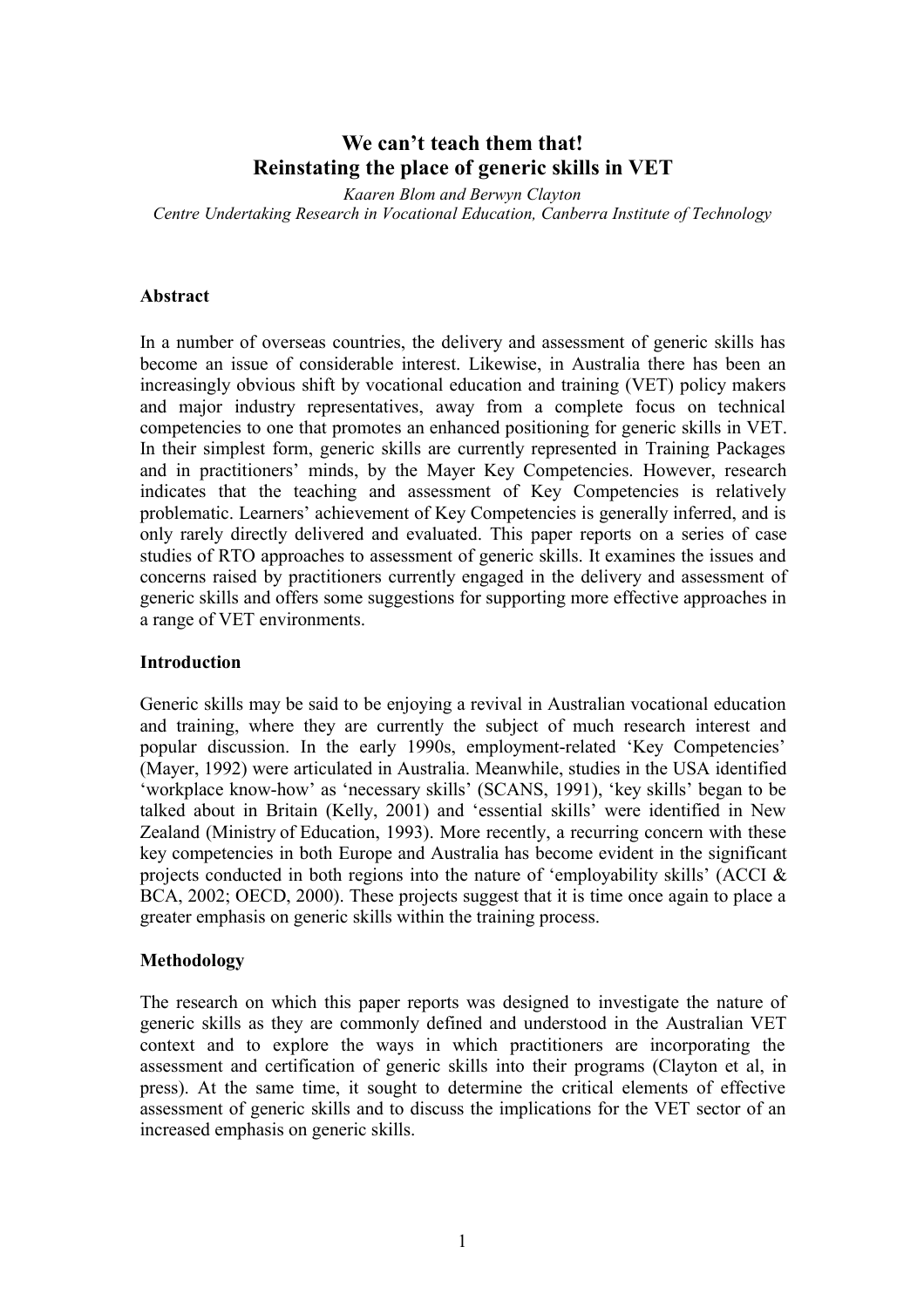After a review of literature on the assessment and certification of generic skills, and a desktop audit to establish the place of generic skills in Training Packages, semistructured interviews were conducted with 21 teachers/trainers and managers of assessment and six learners from seven Registered Training Organisations (RTOs). These RTOs provide a snapshot of the diversity of VET delivery in Australia.

Centrelink, a large Commonwealth government agency with a significant enterprisebased training system, delivers training totally on the job. Electronics and Information Technology at Torrens Valley TAFE delivers training almost entirely off the job. Community Services and Health at Spencer TAFE and the Burnley College Campus of the University of Melbourne are located within large public RTOs who deliver both on and off the job. The Campaspe College of Adult Education (CCAE) is a rural community-based Adult Community Education (ACE) training provider. Two colleges delivering VET in Schools programs within the ACT Senior Secondary sector also participated in the study.

The informants to the study were working with a range of Training Packages: Business Services and Telecommunications (Call Centres Sector), Electrotechnology Industry, Horticulture, Hospitality, Tourism, Information Technology, Retail Operations, Business and Community Services (Children's Services); and with various VET in Schools programs and a Diploma of Community Services (Children's Services). The informants were all at different stages in the development of their approaches to generic skills. The study focused on Key Competencies because that is the form in which generic skills are represented in Training Packages, but informants' understanding of broader concepts of generic skills (implicit in many units of competency) was also explored.

The research findings provided indicative information about the incorporation of generic skills in Training Packages, the extent of practitioner understanding of generic skills and the ways in which they assess and certify them. The findings also gave a glimpse of learners' views of the utility of generic skills. The research highlighted those factors which practitioners themselves identified as being critical in generic skills assessment. Finally, the study looked at the implications of these outcomes for vocational education and training in Australia, and considered a number of strategies that would raise the profile and valuing of generic skills.

# **Understanding generic skills**

There is fairly universal agreement regarding the importance of the role of generic skills for the new 'knowledge worker' in the literature (Mayer, 1992; Senate Committee, 2000) and in the field. However, practitioners do not speak, or think, about generic skills in the same terms. This is not surprising, given that the language associated with the concept of generic skills is quite complex and that there is no real agreement as to what constitutes these skills, let alone how to validly and reliably recognise them in practice.

This study found that most practitioners were familiar with the Key Competencies, and that they understood the concept of generic skills, although they may not have used the same terms when talking about them. Generally, generic skills were understood to be any skills that learners need for lifelong learning and living. Those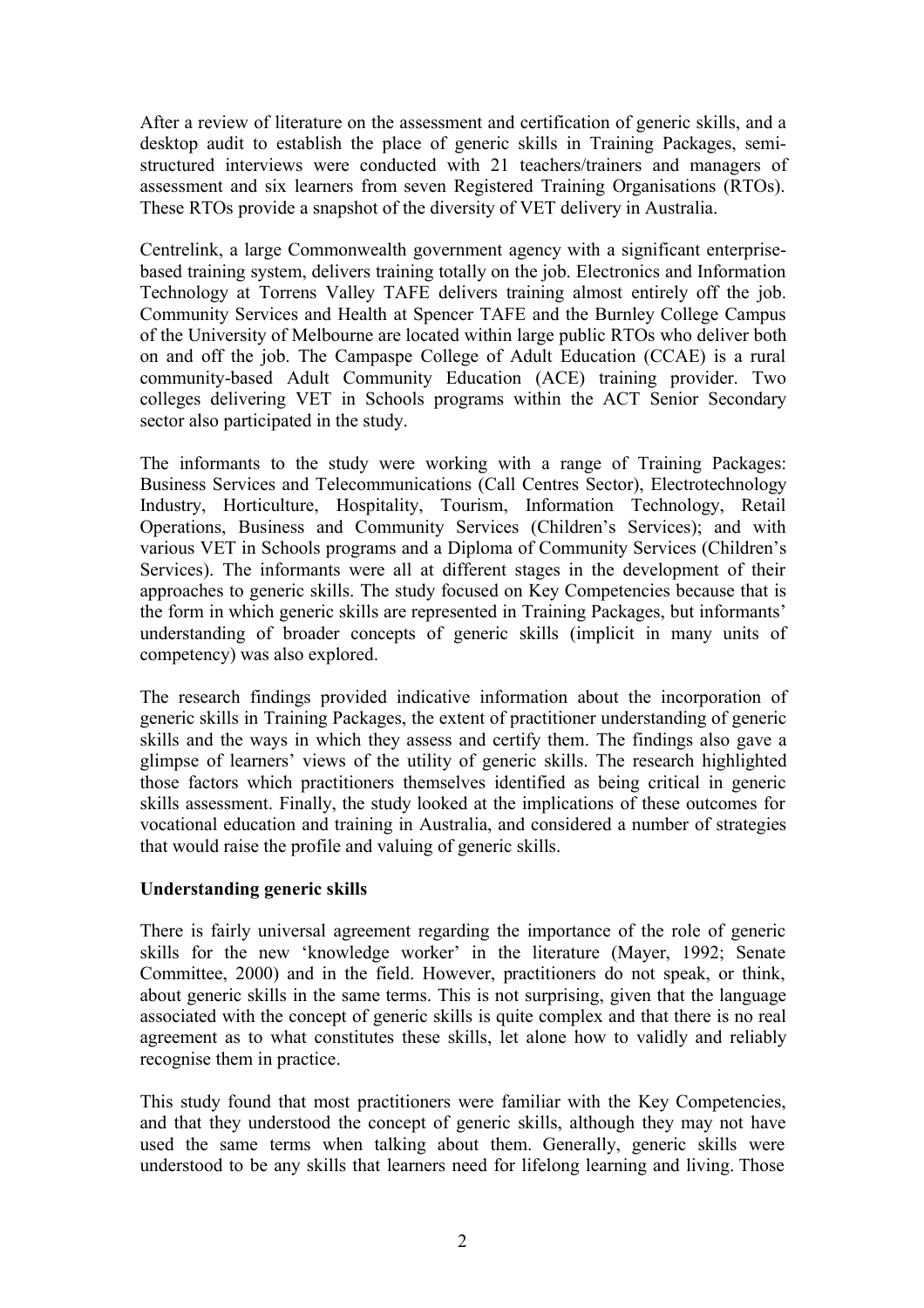informants who had actively worked to develop a thorough understanding of Key Competencies and how they might be applied in a training and assessment situation were much more comfortable with both the language and the concept.

Practitioners talked about generic skills as 'work readiness', encompassing personal values, attitudes, attributes and qualities, self management, work management, industry awareness, customer service, and responsibility for own learning. Their opinions regarding these skills tended to be informed by personal perspectives rather than by formal policies or guidelines.

## **Valuing generic skills**

Despite the diversity of opinions as to their applicability and terms in which they were discussed, generic skills were highly valued by all informants. Whilst some literature questions the transferable nature of generic skills (Cornford, 2001; Stevenson, 1999), the informants were broadly convinced that it is in their transferability that the value of generic skills lies. Generic skills were seen to be critical to the effective performance of vocational tasks and crucial to lifelong learning.

There was less certainty amongst informants about how generic skills are valued by employers and industry. Some suggested that they are undervalued, whilst others contended that they are valued, but are simply not known as 'generic skills.' Furthermore, there was a strong sense that while employers can and do provide technical skill development; they are reluctant or unable to take on the task of building the generic skills of their employees. Thus, there is an imperative for practitioners to ensure that generic skills are included in the training that they provide.

In those industries in which generic skills are highly valued, they are increasingly regarded as being as necessary as technical skills (Dawe, 2002). However, some informants considered that the lack of clear definition hampered the promotion of these skills to industry, employers and employees. Not only is there a need to promote the vocational relevance of generic skills, this promotion needs to be tailored to specific industries and individual enterprises.

Ironically, while it is in their very generalisability that the greatest strength of generic skills lies, it is also there that they are most vulnerable to dismissal by those enterprises which cannot see an immediate benefit to themselves in the development of their employees' generic skills. It is not impossible to convince such workplaces of the value of generic skills, but their promotion must be both specific and clear.

# **Incorporation of generic skills in Training Packages**

The audit of Training Packages conducted in this study showed that generic skills are incorporated in a range of ways. Apart from the Key Competencies, which are included in tabular form in every Unit of Competency, generic skills are also included as discrete Units of Competency, as elements of competency, and as performance criteria. They are also embedded within vocational Units of Competency. Sometimes they appear explicitly in performance criteria and elsewhere they can only be implied. This variation in coverage within Training Packages has a direct and sometimes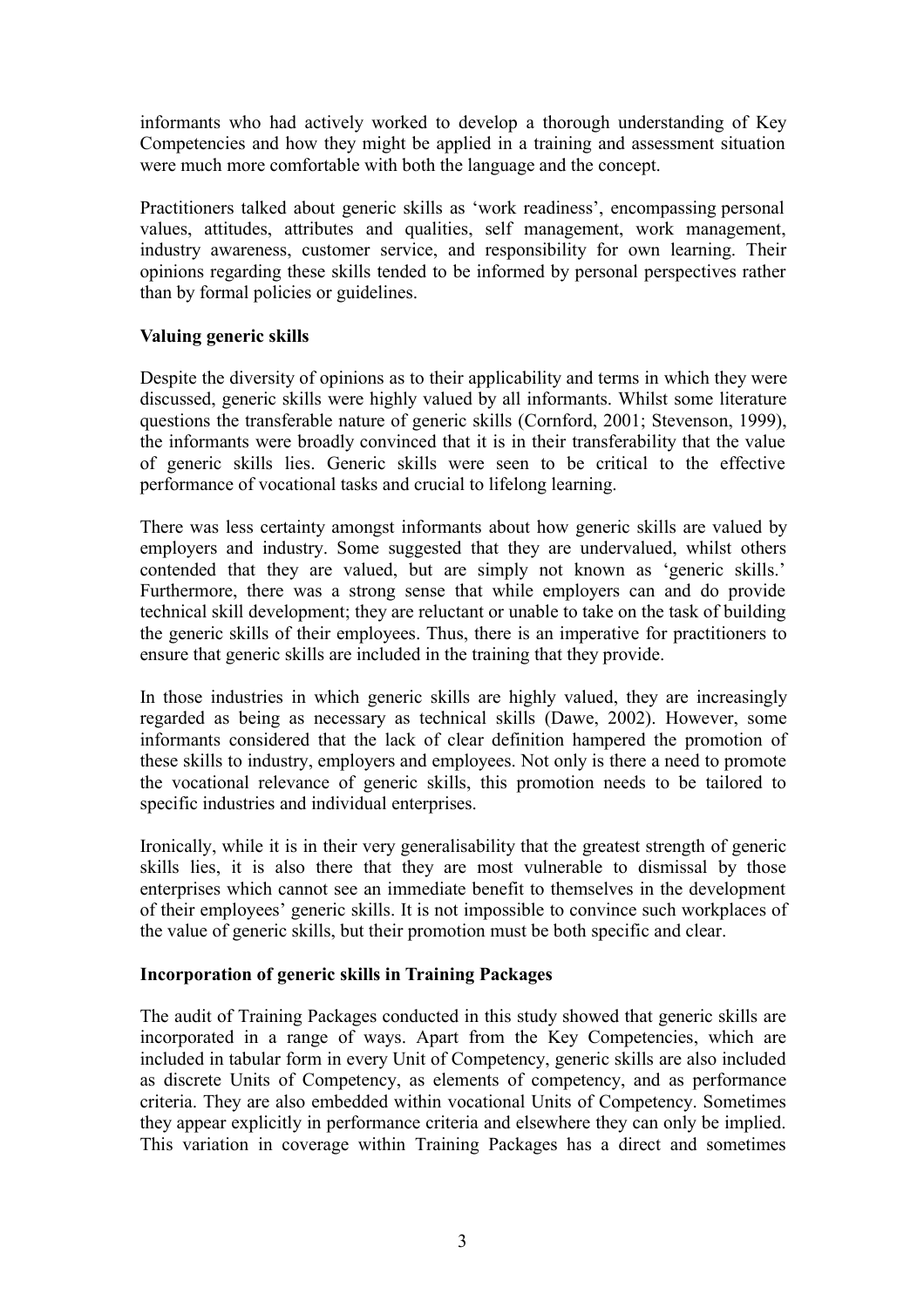negative bearing on practitioner understanding of generic skills, and the approaches they take to assess them.

There was a common view among informants that Key Competencies are not clearly described in Training Packages and that more global generic skills are even more difficult to identify. While awareness of Key Competencies was quite high, many practitioners were unclear about their implications or how to interpret them. Where generic skills are represented as discrete Units of Competency or performance criteria, practitioners had little difficulty in teaching and assessing them. When they are embedded in Units of Competency they cause more concern because learner achievement of them must be inferred. Valid inference requires clear guidance and currently the Assessment Guidelines within Training Packages provide inadequate support for practitioners in this area.

Informants indicated that they assess particular generic skills that they consider important for their discipline areas, or which they see as being a fundamental part of learners' work readiness, despite feeling constrained by the lack of clear direction within their Training Packages. They recognised that there is risk involved in conducting assessments that could be challenged by learners because the generic skills performance criteria are not explicitly identified within Training Package documentation.

It should be stressed that most informants were commenting on their experiences in delivering the first versions of their Training Packages. The Australian National Training Authority (ANTA) has developed comprehensive guidelines to ensure that Key Competencies are more explicitly incorporated into new and revised Training Packages (ANTA, 2001). Thus this issue has, in part, already been addressed for those developing Training Packages. However, clearly, more extensive and specific guidance on the delivery and assessment of generic skills is required by practitioners.

#### **Assessment of generic skills**

Central to this study was the exploration of those factors which practitioners identified as being critical in the assessment of generic skills. These factors are very similar to those habitually raised by practitioners discussing competency based assessment in general, and do not constitute anything unique to the assessment of generic skills.

Because Key Competencies have been included in Training Packages from the outset, this study was concerned to determine how practitioners are delivering and assessing them. Generally, generic skills are not being directly assessed unless they are discrete Units of Competency. In most cases, the Key Competencies are being integrated into other competencies. They are being assessed holistically as part of the overall assessment of vocational competencies and their achievement inferred. Thus, because generic skills are less explicitly described in Training Packages, there is considerable potential for invalid judgements to be made about the quality of learner performance. For example, one informant noted that because Key Competencies are embedded in Training Packages, some practitioners wrongly assume that they can be inferred as being achieved by mere completion of training.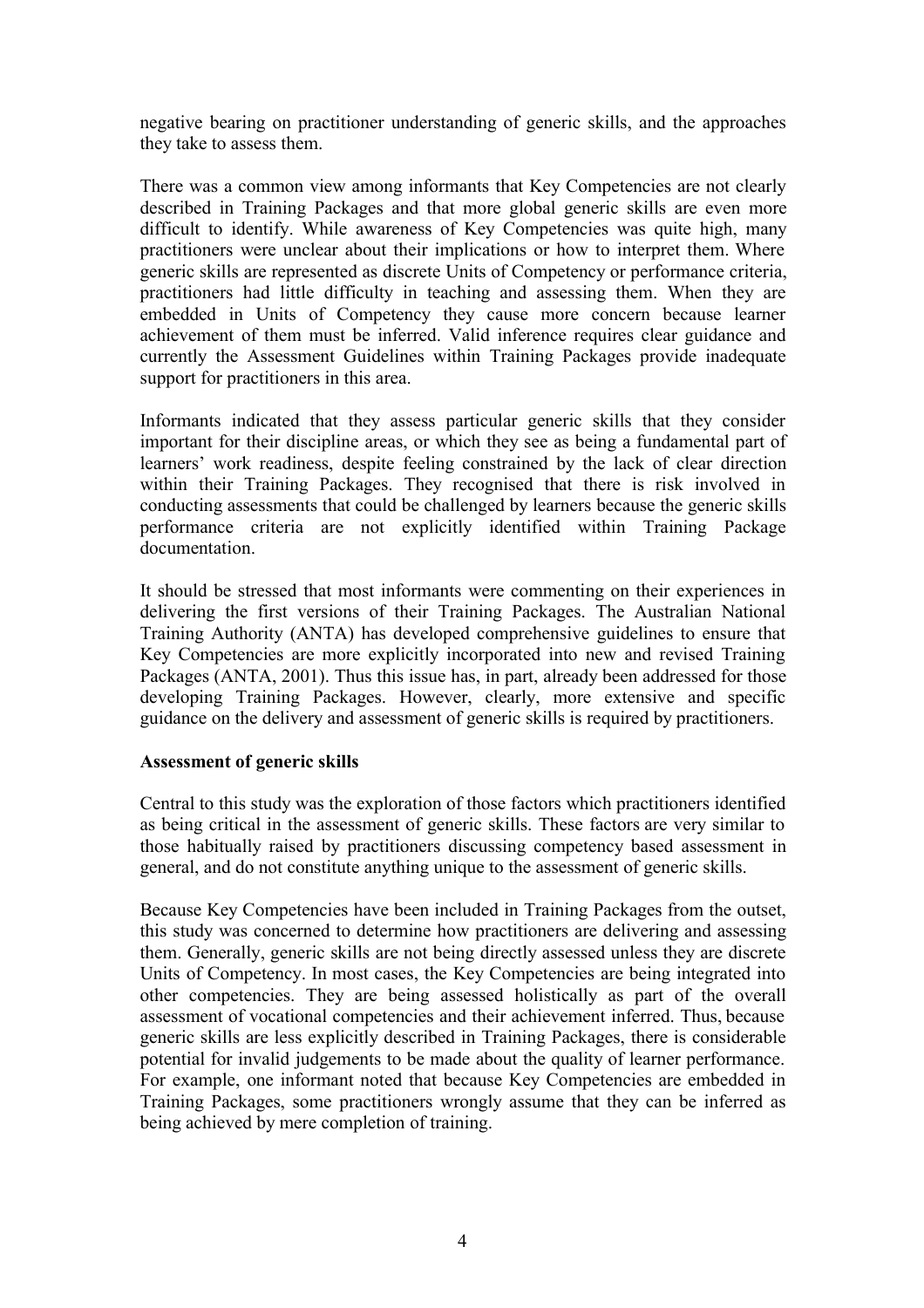A number of informants also indicated that they found determining what performance looks like at each of the three Key Competency levels quite problematic. The study found only one instance in which the Key Competencies were being directly assessed and reported on, using a set of agreed benchmarks of performance for each of the three Mayer Key Competency levels. In that case, opportunities for the assessment of Key Competencies were identified within real work tasks generated out of vocational Units of Competency. Even though the Key Competencies were not assessed separately, judgements about their achievement were explicit. Learners were provided with clear guidelines on the evidence required to be assessed at each level, and were actively encouraged to determine their own readiness for that assessment.

Importantly, these learners were working in a flexible learning environment in which they had a choice about what they learned, the resources that they used and the modes of delivery that they selected. In this learner-centred setting they could also choose to have their achievement of the generic competencies recognised through formal assessment and certification. The methods of assessment and the evidence requirements for individual learners were determined after a process of mentoring and negotiation with teaching staff. Importantly, the performance criteria for each competency at each level were open and transparent to both students and teachers.

One large Enterprise RTO had developed a training system that ensured that staff acquired generic skills during their on-job training. Their assessors had a good knowledge of generic skills, especially the Mayer Key Competencies, which they used as a base on which to build the incorporation of enterprise-specific generic skills into training. Some informants from large public RTOs were addressing broader generic skills by formulating their own sets of what they called 'core competencies' or 'professional skills.' They tended to infer the achievement of these skills from performance in vocational activities.

#### **Problematic aspects of generic skills assessment**

Given that informants to the study expressed concern about the lack of clarity in describing generic skills in Training Packages, and the lack of guidance on how to assess them, it is not surprising that they called for better information to support assessment decision making. For example, informants suggested that guidelines for evidence collection, including the delineation of performance requirements or benchmarks, should be developed to ensure consistency across assessors and across and between RTOs.

The study noted that some such support is provided in the Training Package Development Handbook, which addresses the implicitly recognised difficulties that Training Package developers can have in the identification, teaching and assessment of the Key Competencies. The handbook suggests developing inclusive performance criteria, and range statements, specifying a variety of evidence, writing holistic units of competency, and using appropriate language (ANTA, 2001). If this advice were more broadly disseminated to teachers and trainers who share the above-mentioned conceptual and practical difficulties, there might be fewer problems with generic skills in the field.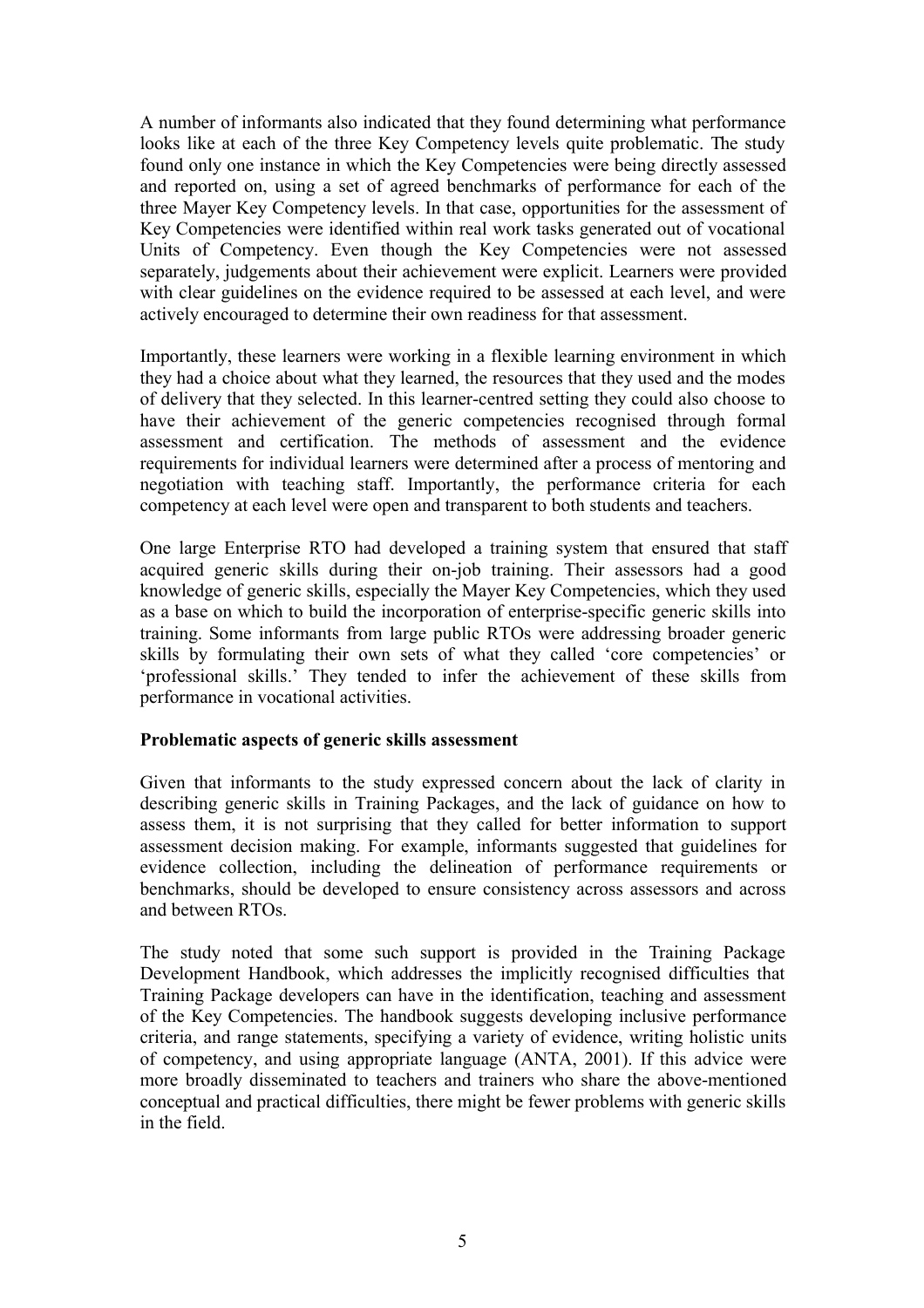However, the 'conscious and deliberate effort' which is required to make Key Competencies explicit throughout the training process is obviously predicated on a sound understanding on the teacher's or trainer's part, not only of the nature of Key Competencies themselves, but of the multitude of ways in which their achievement can be facilitated. The handbook can only go so far in suggesting strategies and supporting them with examples. Beyond this, teachers and trainers must exercise their own professional competencies.

Informants consistently commented that specific resources and funding need to be dedicated to the assessment of generic skills to enable it to be done properly. They see that delivery and assessment have to be flexible to ensure that there are many opportunities for learners to be assessed in their achievement of generic skills.

Many informants identified the importance of the learner's role in generic skills learning and assessment, and some placed considerable emphasis on providing well designed, clearly articulated, comprehensive and readily accessible information to learners, assessors, employers and other stakeholders. Such information can raise levels of awareness of generic skills and result in a greater level of commitment by learners and teachers to the recognition of these skills.

Collaboration with other assessors has proven to be important in the development of assessment strategies for generic skills. In some instances, with limited guidelines to follow, practitioners have adopted this strategy in order to gain a degree of consistency in their assessment approach and judgements. In other instances, assessors have developed clear guidelines, performance benchmarks and assessment matrices to assist in consistent decision making.

In most instances there has been no parallel development of guidelines for learners on the assessment of their generic skills; instead, more emphasis has been placed on providing information of a more general nature on assessment. However, quality information on the assessment of generic skills, together with ongoing support for learners, can have a significant impact.

#### **Reporting and certifying generic skills**

While there is no national policy that requires RTOs to formally record, report and certify generic skills there is little likelihood that training providers will actively seek to do so. The Enterprise RTO in this study recorded the attainment of generic skills on their assessment matrices, but none of the other RTOs had formal strategies in place to include generic skills in their formal records of learner achievement. A considerable amount of generic skills assessment, therefore, is going unreported where those skills are being inferred but not recorded, reported or certified. As the New Zealand Qualifications Authority has observed, 'If the essential skills are not separately reported it is unlikely that they will have widespread recognition' (NZQA 1993, p.14).

The major disincentive for the recording, reporting and certifying of generic skills in every RTO is that it requires them to have a student management system capable of handling the multitude of results that would be generated. Further, given the current systems of fee payment in place within RTOs, the development of explicit generic Units of Competency would have considerable financial implications for learners,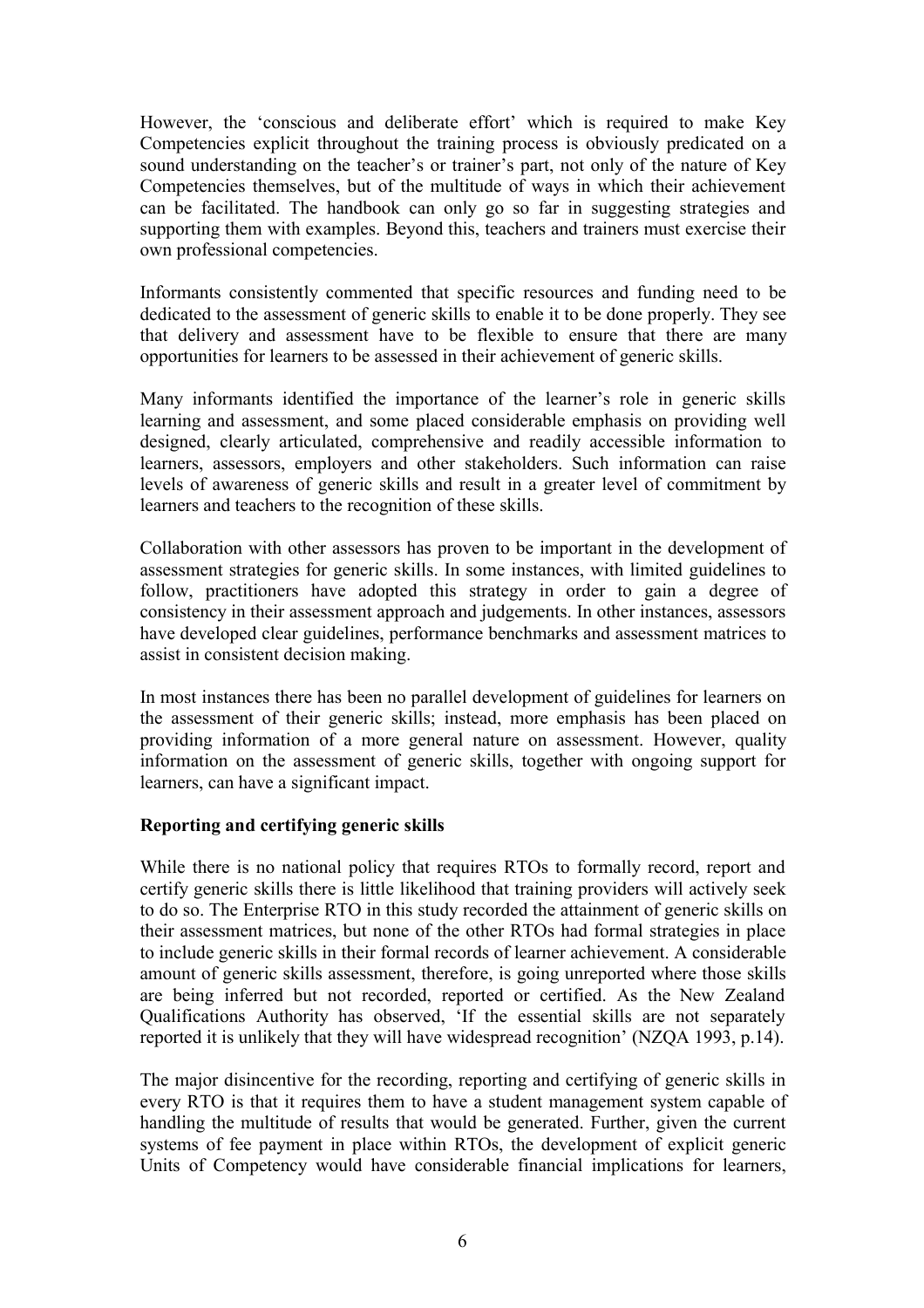which they may be unwilling to bear. However, not only would learners be more motivated to acquire generic skills if they were formally certified, it would assist employers if learners' attainment of these skills were more clearly described.

#### **Learner perspectives on generic skills**

Despite the diverse learning environments and the different approaches to the delivery and assessment of generic skills in which these learners found themselves, all were able to describe generic skills in their broadest terms, and valued them very highly. It therefore would seem appropriate to assume that raising the profile of generic skills in the delivery of VET programs to a level where they are explicitly addressed, assessed and understood by learners should not be too difficult a task. It is evident, however, that the provision of quality information that clarifies the behaviours and forms of evidence required is as essential for learners as it is for teachers and trainers.

## **Critical factors in generic skills assessment**

Generally, the critical factors in generic skills assessment are no different from those required for any valid, reliable, flexible and fair assessment. However, because generic skills are less explicitly described in Training Packages and Key Competency levels are difficult to determine, there is considerable potential for invalid judgements to be made about the quality of learner performance. Naturally, it is crucial that assessors themselves understand what generic skills are and know how they might be manifested in behaviour. Without such understanding, it is impossible that effective delivery and assessment can occur.

Practitioners expressed disparate views about the place and the agency of learners in the assessment process. A number of informants suggested that assessment of these skills should be subtle so that learners do not have the feeling that this is an increased burden upon their learning of vocational skills. Others, however, considered that it is crucial that learners should be at the centre of the learning and assessment of generic skills and that they have a significant role in the ultimate assessment decision making. In particular, these informants saw the development of the learners' ability to selfassess generic skills as critical, for this is the key generic skill that they need to ensure their employment and continued employability. It has also been noted in the literature that transferability is best facilitated when learners are explicitly taught strategies for enhancing transfer (Misko, 1995; Tennant, 1999).

Some practitioners place considerable emphasis on the quality of information that is provided to learners, assessors, employers and other users of the assessment outcomes. Information to support assessment decision making, such as guidelines for evidence collection, which includes the delineation of performance requirements or benchmarks, must be developed to ensure consistency across assessors and across and between RTOs. This information needs to be well designed, clearly articulated, comprehensive, pitched at an appropriate level for the users, and readily accessible. Evidence from this study indicates that where considerable effort has been put into the provision of quality information, levels of awareness of generic skills have been raised and there has been a greater level of commitment by learners and practitioners to the recognition of these skills.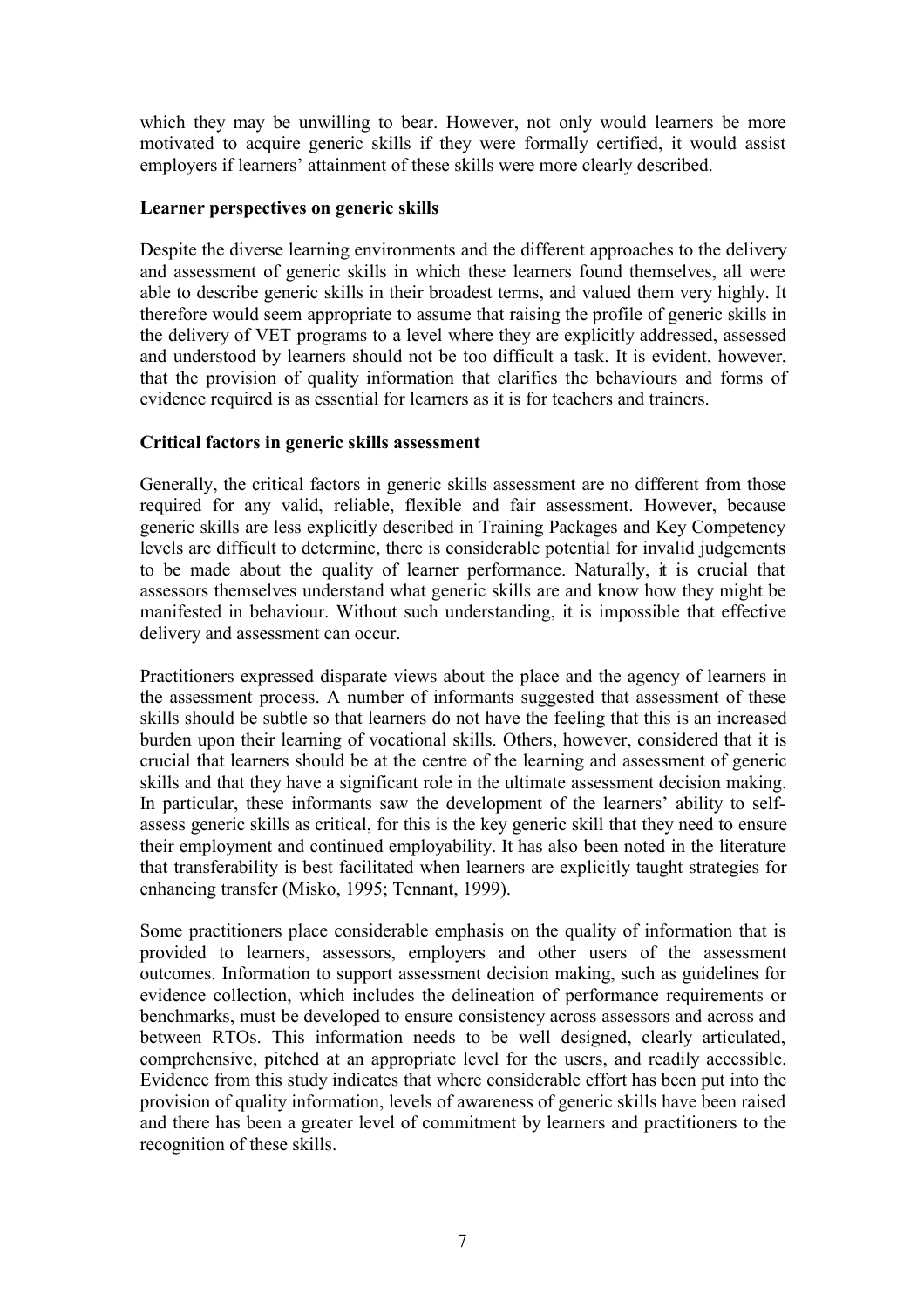It is important that learners be assisted to recognise the multiple opportunities they have for assessment of generic skills. This requires not only learners but also practitioners to have a good understanding of where generic skills are located in the learning process and encouraging learners to have these skills recognised. Delivery and assessment must be sufficiently flexible to ensure that these opportunities can be readily accessed. A number of informants stressed that where learners are undertaking their programs in flexible learning mode, the building of their generic skills is essential for success. Self-directedness, motivation and the ability to organise themselves and the material they are learning are crucial skills in such environments.

Information gathered in this study indicates that an integrated approach is the preferred mode for assessing generic skills; that is, an approach in which technical or vocational competencies and generic skills are assessed together in the context of whole work tasks. Informants suggested that the development of a fully-fledged system for the collection of evidence (which might comprise competency records books, checklists, etc) is essential for the effective assessment of generic skills. Many of them expressed some frustration that these systems have not yet been fully developed within their organisations.

In addition, informants acknowledged the importance of quality assuring the processes, the assessment tools and the decisions that they make about learner competence. Some expressed a level of concern about being able to check their assessment processes and outcomes against those of others. Working in isolation without any idea about how other people are going about the same process means practitioners are not making confident decisions about competence. Strategies to review, compare and adapt assessment would assist them in developing valid and consistent approaches as would clear delineation of evidence requirements and benchmarks.

Informants agreed that effective assessment of generic skills required resourcing. Several RTOs in this study have made considerable commitment to the development of comprehensive approaches for assessing generic skills, because they are intrinsically linked to their organisational mission and values. The provision of time and space for people to be involved in working through the issues has been identified as vitally important, as has the need for professional development for staff after strategies have been developed. The active involvement of key players in the development, implementation and review processes are crucial to effective delivery and assessment of generic skills.

There was also some suggestion that without national policy that supports appropriate resourcing of the assessment of generic skills together with national strategies for certification, the acceptance of generic skills would remain problematic. This is particularly the case where generic skills are being inferred and go unreported.

#### **Implications of findings for Australian VET**

Any future strategy designed to extend the introduction, assessment and certification of generic skills in vocational education and training programs must take into account the uneven manner in which Key Competencies have been implemented since the introduction of Training Packages. Inconsistencies of approach and uncertainties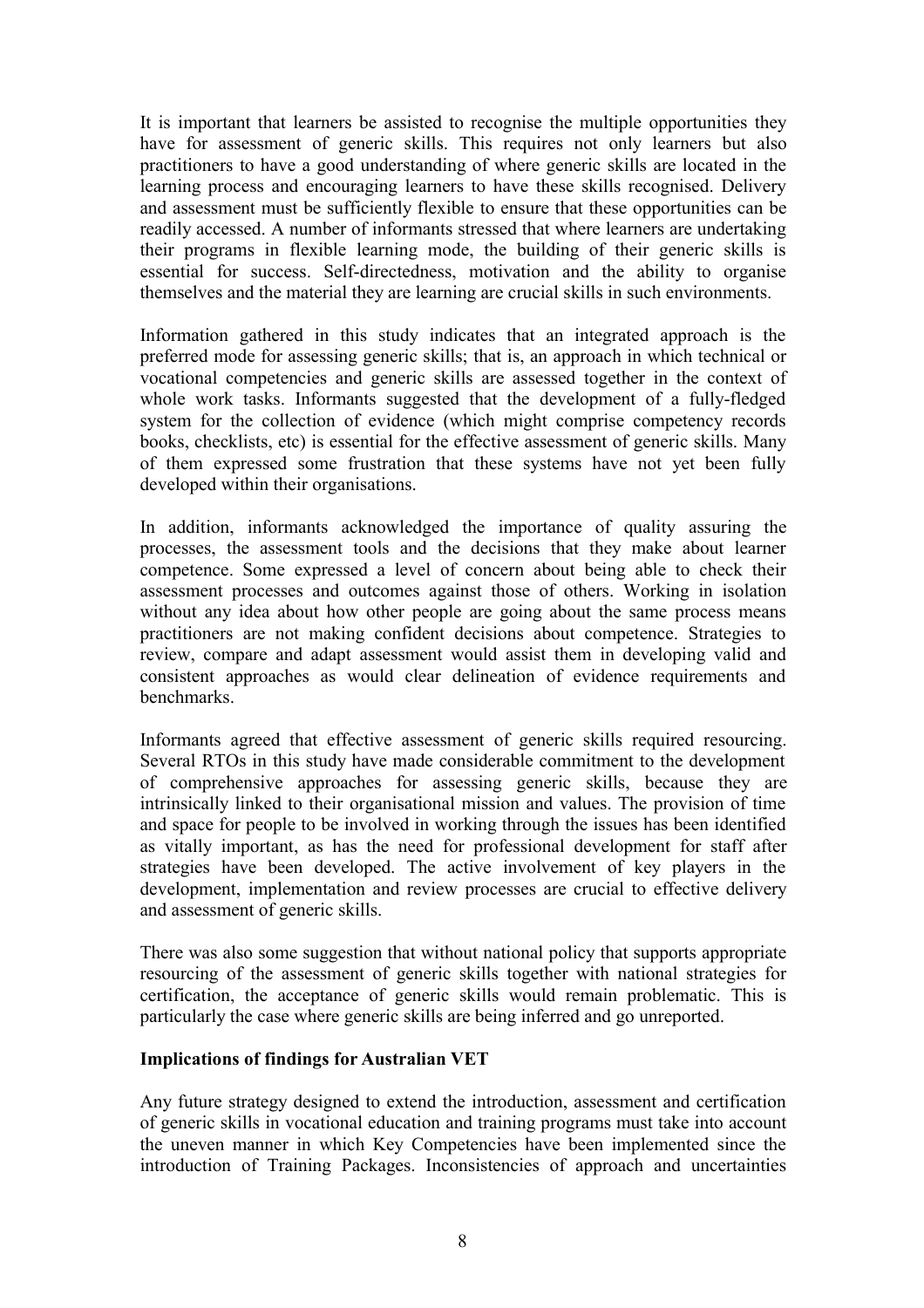about interpretation combined with a stress on inference of competence, rather than direct assessment of achievement of competence, has meant that Key Competencies have remained relatively undervalued by learners and employers.

There is a need to raise the profile of generic skills within the Australian VET system. This could, in part, be achieved by reframing current VET policy to give them a more prominent place. The policy would need to include a clear definition of what generic skills are meant to encompass, taking into account the findings of the range of current research on the topic. The positioning of generic skills could then be further enhanced by the development of policy to provide practitioners with clear direction on which generic skills should be delivered and assessed and a framework within which they could be reported and certified.

Any formal certification of these skills would require RTOs to be able to manage and report upon the results. Student information management systems, record keeping strategies and policies would need to be modified and funding would need to be allocated for this purpose. Alternatively, a record keeping system for generic skills could be centrally developed and made available for use by interested providers.

For generic skills to be further accepted as a critical component of training, they must be actively promoted as valuable competencies to achieve. Such promotion should be comprehensive and directed at all key stakeholders: employers, industry, learners and VET practitioners.

Any promotional strategies directed at employers and industry will have to take into account the current confusion of views about generic skills and the language surrounding them. Messages about the nature and value of generic skills are needed to educate these key players. To be effective, these messages would need to be specifically targeted to meet the unique interests and needs of each stakeholder group, recognising that this is not a situation in which 'one size fits all'.

Motivating learners to actively engage in acquiring generic skills requires the skills to be openly taught and assessed in ways that treat them as having equal value to technical skills. In parallel with this, consideration must also be given to officially valuing them through formal certification. One option would be the development of a form of certification for generic skills that is separate from the current arrangements for the certification of vocational competency. The issue of how this could be made cost neutral to learners would also have to be addressed because learners are unlikely to elect to be assessed for competence in generic skills if they are required to pay extra for them.

To assist in motivating practitioners, there is a clear need to revise the way that generic skills are dealt with in Training Packages. Any revision should ensure that the place of generic skills is made much more explicit. The extent to which generic skills should be embedded into units of vocational skills or alternatively included as discrete competencies requires resolution. Additionally, considerable benefits would be gained by ensuring that generic skills are incorporated into Training Packages in ways that are easy for practitioners to interpret and which minimise the possibility of inconsistent outcomes in their assessment.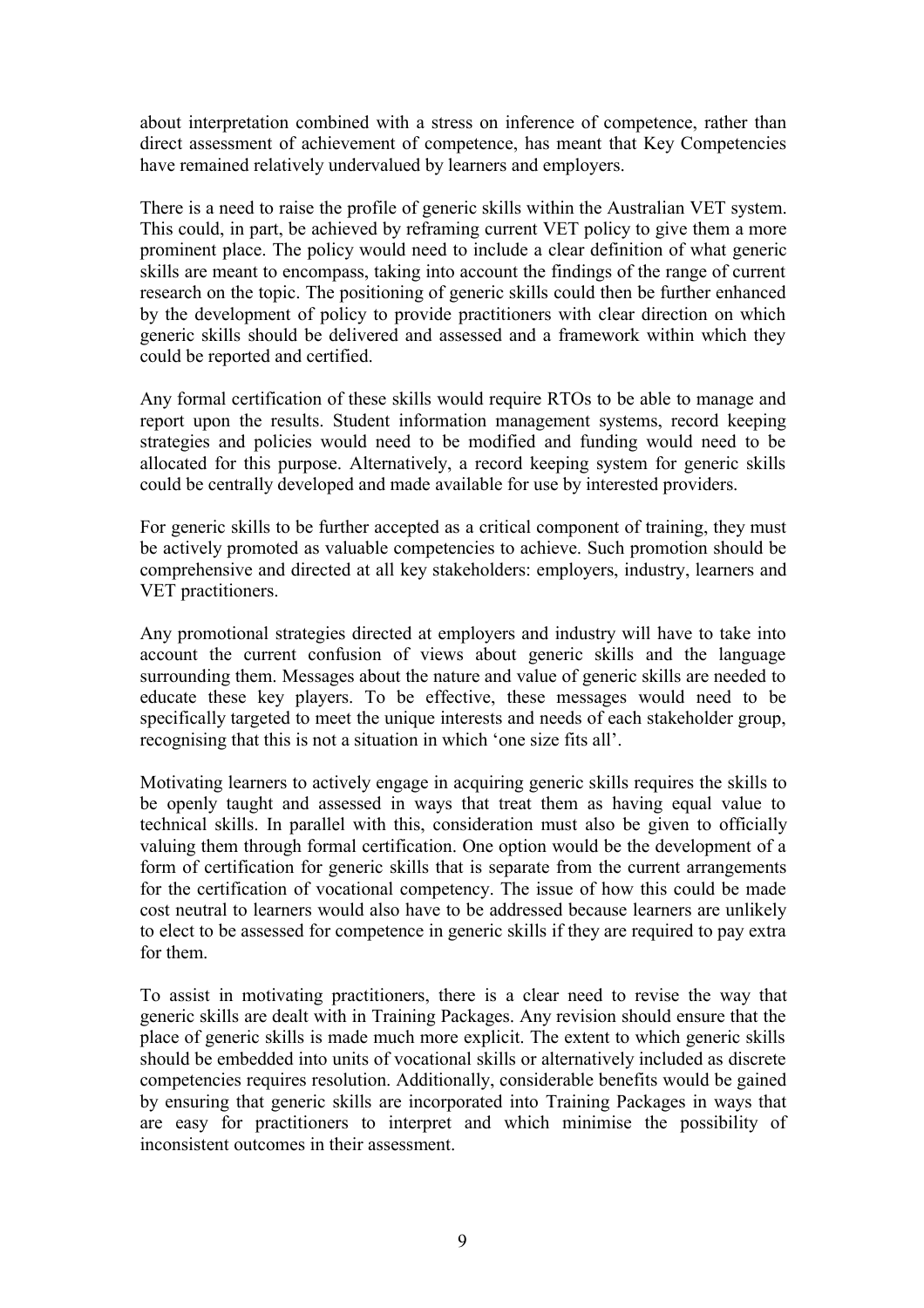The explicit incorporation of generic skills into performance criteria would increase the degree of confidence that practitioners have in assessing them. More extensive advice on how they could be assessed would also be of considerable help. Models of good assessment practice, exemplar and benchmark materials, strategies for consistent assessment decision-making, options for record keeping and guidelines for the development of information on generic skills assessment for practitioners and learners would encourage practitioners to actively and validly assess generic skills. As indicated by Mayer (Mayer, 1992), and reiterated by several studies since (Dawe, 2002; Down, 2000; Down & Figgis, 2000; Kearns, 2001; Moy, 1999), professional development opportunities would need to be offered in association with the introduction of such resources, as VET practitioners need to develop the additional subject matter expertise that is essential to the effective delivery and assessment of generic skills.

## **References**

Australian Chamber of Commerce and Industry and the Business Council of Australia (2002). *Employability skills for the future*. Canberra: ACCI & BCA.

Australian National Training Authority. 2001. *Training Package Development Handbook*. Brisbane: ANTA.

Clayton, B., Blom, K., Meyers, D. & Bateman, A. (in press). Assessing and certifying generic skills: what's happening in VET? Leabrook, SA: NCVER.

Cornford, I. R. (2001). *Generic competencies/skills: a result of policy makers viewing the world through the wrong end of the telescope?* Paper presented at the Knowledge demands for the new economy conference, Gold Coast, Australia.

Dawe, S. (2002). *Focussing on generic skills in training packages*. Leabrook, SA: NCVER.

Down, C. (2000). *Key Competencies in Training Packages.* Brisbane: ANTA.

Down, C., & Figgis, J. (2000). *Underpinning knowledge in Training Packages.* Paper presented at the Learning together, working together: building communities for the 21st century conference, Gold Coast, Australia.

Kearns, P. (2001). *Review of research: generic skills for the new economy.* Leabrook, SA: NCVER.

Kelly, A. (2001). The evolution of key skills: Towards a Tawney paradigm. *Journal of Vocational Education and Training, 53*(1), pp. 21-35.

Mayer, E. (1992). *The Key Competencies Report: Putting General Education to Work.* Melbourne: The Australian Education Council and Ministers for Vocational Education, Employment and Training.

Ministry of Education. (1993). *The New Zealand Curriculum Framework.* Wellington: Ministry of Education.

Misko, J. (1995). *Transfer: using learning in new contexts*. Leabrook, SA: NCVER.

Moy, J. (1999). *The impact of generic competencies on workplace performance*. Leabrook, SA: NCVER.